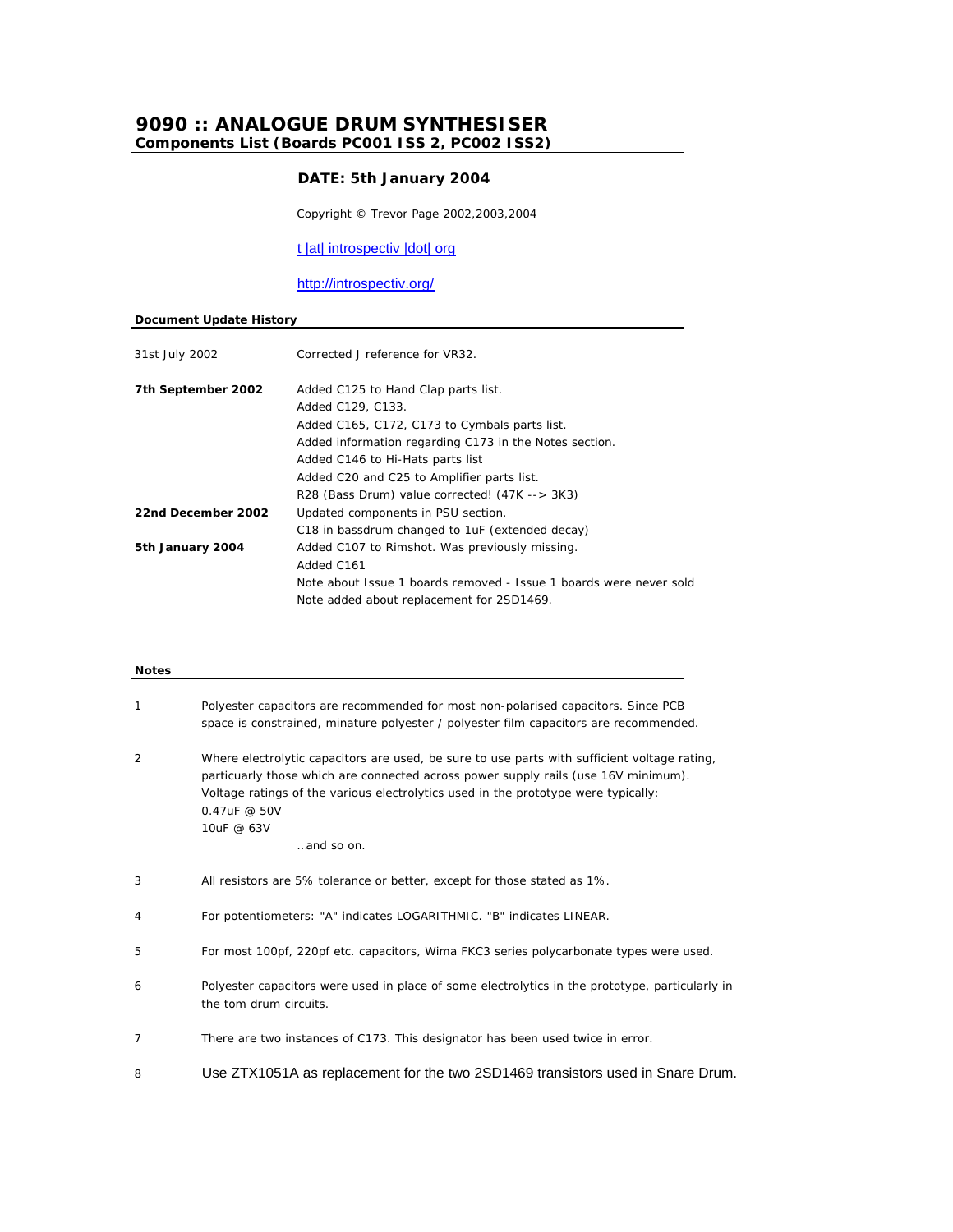A number of transistors were tried in place of the 2SD1469; ZTX1051A worked the best. These transistors are available from Rapid Electronics in the UK.

## **Bass Drum**

|    | Quantity Part Type | Designator                                      | Comment                                                |
|----|--------------------|-------------------------------------------------|--------------------------------------------------------|
| 1  | $0.1$ u $F$        | C <sub>10</sub>                                 |                                                        |
| 2  | $0.33$ u $F$       | C14                                             | Electrolytic                                           |
| 2  | 0.47uF             | C2C3                                            |                                                        |
| 2  | 100pF              | C9 C51                                          |                                                        |
| 2  | 10uF               | C17 C174                                        |                                                        |
|    |                    |                                                 |                                                        |
| 1  | 2n2F               | C <sub>21</sub>                                 |                                                        |
| 3  | 33nF               | C <sub>11</sub> C <sub>15</sub> C <sub>22</sub> |                                                        |
| 1  | 1uF                | C <sub>18</sub>                                 | Electrolytic                                           |
| 1  | 3n3F               | C8                                              |                                                        |
| 1  | 4n7F               | C12                                             |                                                        |
| 1  | 68nF               | C <sub>13</sub>                                 |                                                        |
| 1  | 6n8F               | C1                                              |                                                        |
| 9  | 1N4148             | D1 D10 D11 D12 D2 D3 D5 D8 D9                   |                                                        |
| 6  | <b>BC549</b>       | Q12 Q15 Q4 Q7 Q8 Q9                             |                                                        |
| 6  | <b>BC559</b>       | Q10 Q11 Q13 Q14 Q2 Q5                           |                                                        |
|    |                    |                                                 |                                                        |
| 1  | 1K                 | R <sub>11</sub>                                 |                                                        |
| 14 | 100K               |                                                 | R13 R19 R20 R25 R29 R33 R47 R48 R49 R50 R66 R9 R45 R46 |
| 4  | 10K                | R17 R37 R55 R59                                 |                                                        |
| 1  | 12K                | R <sub>3</sub>                                  |                                                        |
| 1  | 150K               | R27                                             |                                                        |
| 1  | 1K8                | <b>R58</b>                                      |                                                        |
| 2  | 1 M                | R61 R62                                         |                                                        |
| 8  | 22K                | R1 R16 R2 R26 R4 R43 R51 R56                    |                                                        |
| 4  | 2K2                | R12 R52 R53 R64                                 |                                                        |
| 1  | 3K3                | R28                                             |                                                        |
| 2  | 330K               | R44 R5                                          |                                                        |
| 1  | 330R               | R21                                             |                                                        |
| 1  | 39K                | R <sub>22</sub>                                 |                                                        |
| 4  | 470K               | R38 R39 R40 R57                                 |                                                        |
| 7  | 47K                | R10 R24 R35 R42 R6 R63                          |                                                        |
| 2  | 47R                | R23 R36                                         |                                                        |
| 5  | 4K7                | R18 R34 R60 R7 R8                               |                                                        |
| 1  | 6K8                | R65                                             |                                                        |
| 1  | <b>TL074</b>       | U <sub>2</sub>                                  |                                                        |
| 1  | <b>TL072</b>       | U3                                              |                                                        |
|    |                    |                                                 |                                                        |
| 1  | 470RB via J3       | VR <sub>2</sub>                                 | Attack                                                 |
| 1  | 100KA via J3       | VR3                                             | Tune Decay                                             |
| 1  | 1MA via J4         | VR4                                             | Decay                                                  |
| 1  | 100KB via J4       | VR5                                             | Level                                                  |
| 1  | 10K via J39        | VR6                                             | Tune Depth                                             |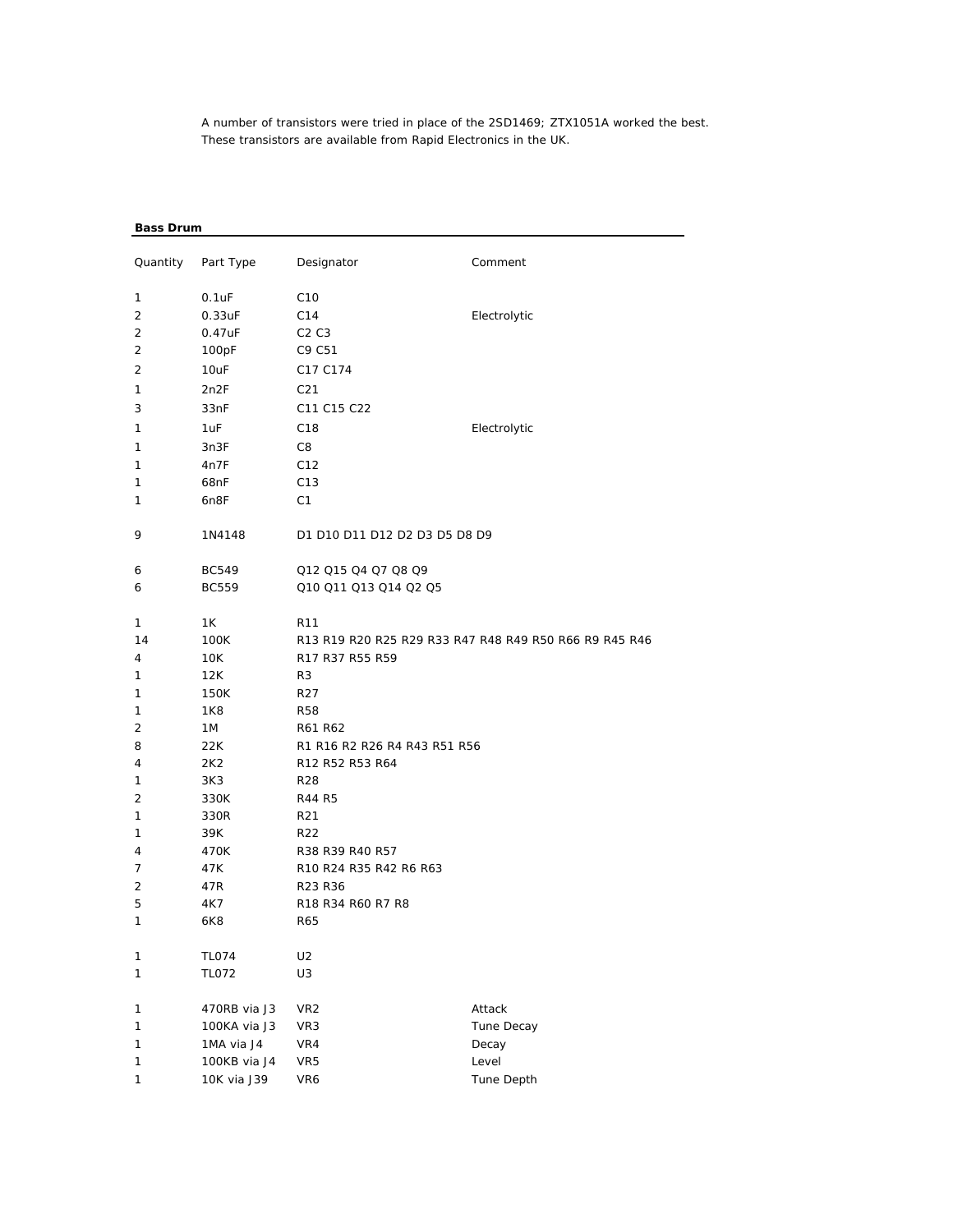| 1                 | 47KB via J38       | VR7                                  | Pitch                                                                |
|-------------------|--------------------|--------------------------------------|----------------------------------------------------------------------|
| 1                 | 10KB via J2        | VR8                                  | Distortion                                                           |
| <b>Snare Drum</b> |                    |                                      |                                                                      |
|                   |                    |                                      |                                                                      |
| Quantity          | Part Type          | Designator                           | Comment                                                              |
| 1                 | 100pF              | C49                                  |                                                                      |
| 2                 | 0.47uF             | C40, C42                             | Electrolytic.                                                        |
| 1                 | 100 <sub>n</sub> F | C43                                  |                                                                      |
| 3                 | 10nF               | C30 C31 C33                          |                                                                      |
| 1                 | 10pF               | C36                                  |                                                                      |
| 2                 | 10uF               | C34 C35                              | Electrolytic.                                                        |
| 1                 | 15nF               | C32                                  |                                                                      |
| 1                 | 220pF              | C38                                  |                                                                      |
| 1                 | 22nF               | C <sub>26</sub>                      |                                                                      |
| 2                 | 2n2F               | C <sub>27</sub> C <sub>28</sub>      |                                                                      |
| 1                 | 3n3F               | C <sub>24</sub>                      |                                                                      |
| 1                 | 470pF              | C41                                  |                                                                      |
| 1                 | 47nF               | C39                                  |                                                                      |
| 1                 | 4n7F               | C45                                  |                                                                      |
| 2                 | 6n8F               | C29 C44                              |                                                                      |
|                   |                    |                                      |                                                                      |
| 14                | 1N4148             |                                      | D13 D14 D15 D16 D18 D19 D20 D21 D22 D23 D24 D25 D26 D27              |
| 1                 | 18V zener          | D17                                  |                                                                      |
| 2                 | 2SD1469            | Q16 Q20                              | Low Vce(sat) transistor for snappy VCA                               |
|                   |                    | Q17 Q19 Q21 Q22 Q23 Q25 Q26 Q27      |                                                                      |
| 8                 | <b>BC549</b>       |                                      |                                                                      |
| 3                 | <b>BC559</b>       | Q18 Q24 Q28                          |                                                                      |
| 18                | 100K               | R84 R88 R93                          | R100 R105 R107 R111 R123 R125 R126 R127 R130 R68 R69 R79 R80 R82 R83 |
| 1                 | 100R               | R <sub>101</sub>                     |                                                                      |
| 12                | 10K                |                                      | R104 R108 R109 R113 R118 R129 R131 R67 R86 R91 R94 R99               |
| 2                 | 1K                 | R110 R132                            |                                                                      |
| 1                 | 1K5                | R <sub>116</sub>                     |                                                                      |
| 3                 | 1M                 | R102 R124 R128                       |                                                                      |
| 6                 | 220K               | R120 R71 R76 R90 R96 R97             |                                                                      |
| 8                 | 22K                | R103 R117 R121 R122 R135 R72 R73 R98 |                                                                      |
| $\overline{2}$    | 2K2                | R112 R87                             |                                                                      |
| 1                 | 3K3                | R106                                 |                                                                      |
| 1                 | 470K               | <b>R70</b>                           |                                                                      |
| 5                 | 47K                | R77 R81 R85 R92 R95                  |                                                                      |
| 4                 | 47R                | R114 R115 R75 R89                    |                                                                      |
| 2                 | 4K7                | R119 R74                             |                                                                      |
| 1                 | 6K8                | <b>R78</b>                           |                                                                      |
| 6                 | TL072              | U10 U4 U5 U6 U7 U9                   |                                                                      |
| 1                 | 4069UB             | U8                                   |                                                                      |
|                   |                    |                                      |                                                                      |
| 1                 | 470KB via J7       | <b>VR10</b>                          | Tone                                                                 |
| 1                 | 10KB via J7        | <b>VR11</b>                          | Snappy                                                               |
| 1                 | 47KB via J7        | <b>VR12</b>                          | Level                                                                |
| 1                 | 10KB via J6        | VR9                                  | Tune                                                                 |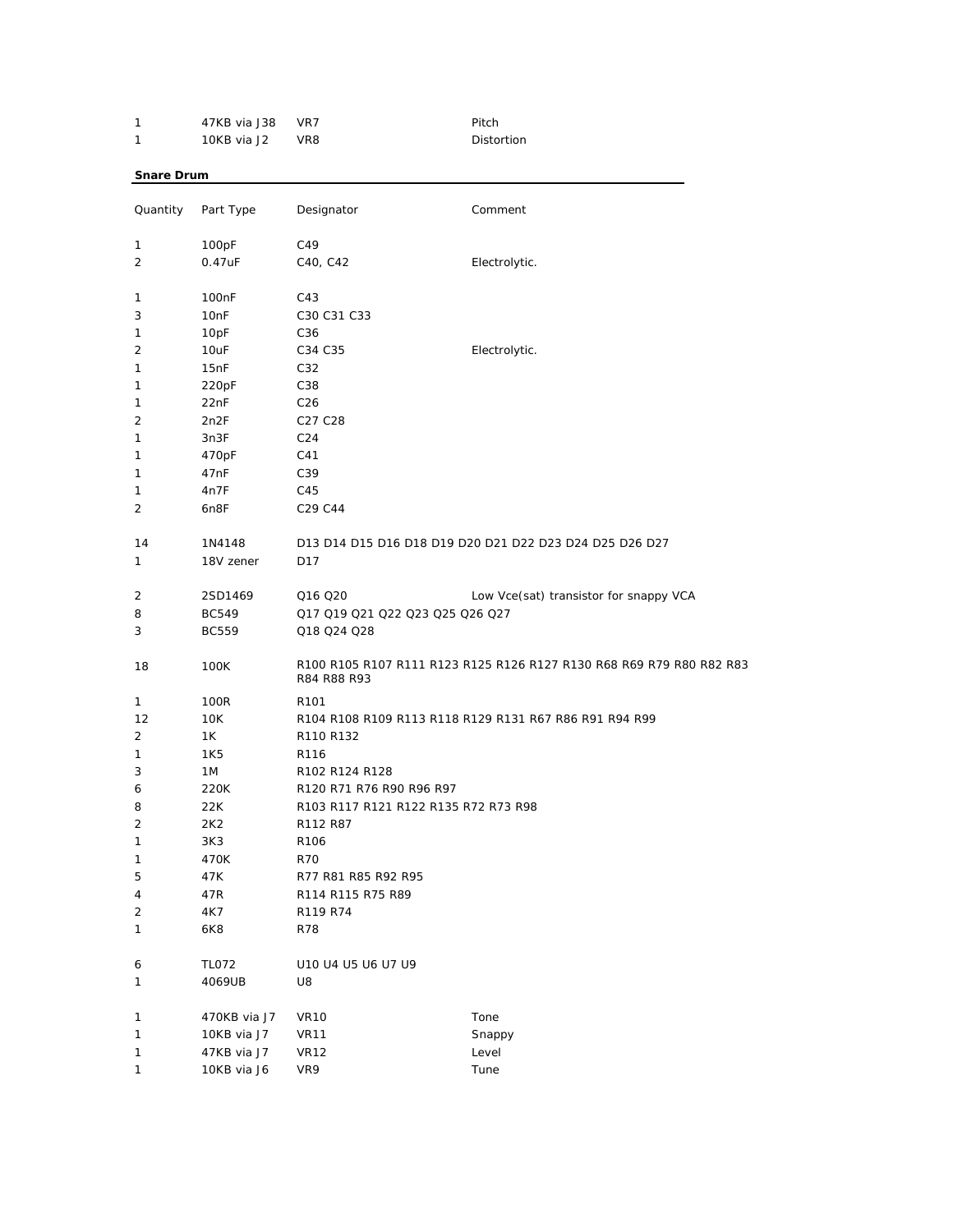# **Low-Tom**

| Quantity | Part Type         | Designator                      | Comment                                                          |
|----------|-------------------|---------------------------------|------------------------------------------------------------------|
| 1        | $0.22$ uF         | C55                             | Electrolytic.                                                    |
| 2        | 0.68uF            | C52 C59                         | Electrolytic.                                                    |
| 1        | 100 <sub>nF</sub> | C47                             |                                                                  |
| 1        | 10nF              | C54                             |                                                                  |
| 4        | 10uF              | C61 C63 C66 C67                 | Electrolytic.                                                    |
| 1        | 12nF              | C58                             |                                                                  |
| 1        | 1nF               | C173                            |                                                                  |
| 1        | 22nF              | C57                             |                                                                  |
| 1        | 33nF              | C50                             |                                                                  |
| 1        | 47 <sub>nF</sub>  | C48                             |                                                                  |
| 1        | 56nF              | C46                             |                                                                  |
| 16       | 1N4148            |                                 | D29 D30 D31 D32 D33 D34 D38 D39 D40 D41 D42 D44 D45 D46 D47      |
| 1        | 18V ZENER         | D <sub>36</sub>                 |                                                                  |
| 8        | <b>BC549</b>      | Q29 Q30 Q31 Q32 Q33 Q34 Q35 Q37 |                                                                  |
| 2        | <b>BC559</b>      | Q36 Q38                         |                                                                  |
| 17       | 100K              | R189 R191 R192 R193             | R148 R153 R154 R155 R156 R159 R166 R174 R176 R178 R179 R182 R183 |
| 2        | 100R              | R181 R188                       |                                                                  |
| 13       | 10K               |                                 | R136 R145 R146 R149 R157 R165 R168 R171 R177 R184 R187 R190 R180 |
| 3        | 1Κ                | R147 R152 R160                  |                                                                  |
| 4        | 1M                | R150 R164 R167 R169             |                                                                  |
| 3        | 220K              | R142 R143 R173                  |                                                                  |
| 3        | 22K               | R185 R186 R200                  |                                                                  |
| 3        | 2K <sub>2</sub>   | R139 R141 R163                  |                                                                  |
| 1        | 2M2               | R <sub>137</sub>                |                                                                  |
| 3        | 470K              | R134 R140 R144                  |                                                                  |
| 3        | 47K               | R151 R158 R175                  |                                                                  |
| 3        | 47R               | R133 R162 R172                  |                                                                  |
| 1        | 4K7               | R <sub>170</sub>                |                                                                  |
| 1        | 56K               | R <sub>161</sub>                |                                                                  |
| 1        | 68K               | R <sub>138</sub>                |                                                                  |
| 5        | <b>TL072</b>      | U11 U12 U13 U15 U16             |                                                                  |
| 1        | 4069UB            | U14                             |                                                                  |
| 1        | 10KB via J10      | <b>VR13</b>                     | Tune                                                             |
| 1        | 470KB via J14     | <b>VR14</b>                     | Decay                                                            |
| 1        | 47KB via J14      | <b>VR15</b>                     | Level                                                            |
| Mid-Tom  |                   |                                 |                                                                  |
|          |                   |                                 |                                                                  |
| Quantity | Part Type         | Designator                      | Comment                                                          |

 0.15uF C77 *Electrolytic, but try 150nF polyester*  0.47uF C74 C81 *Electrolytic.* 100nF C69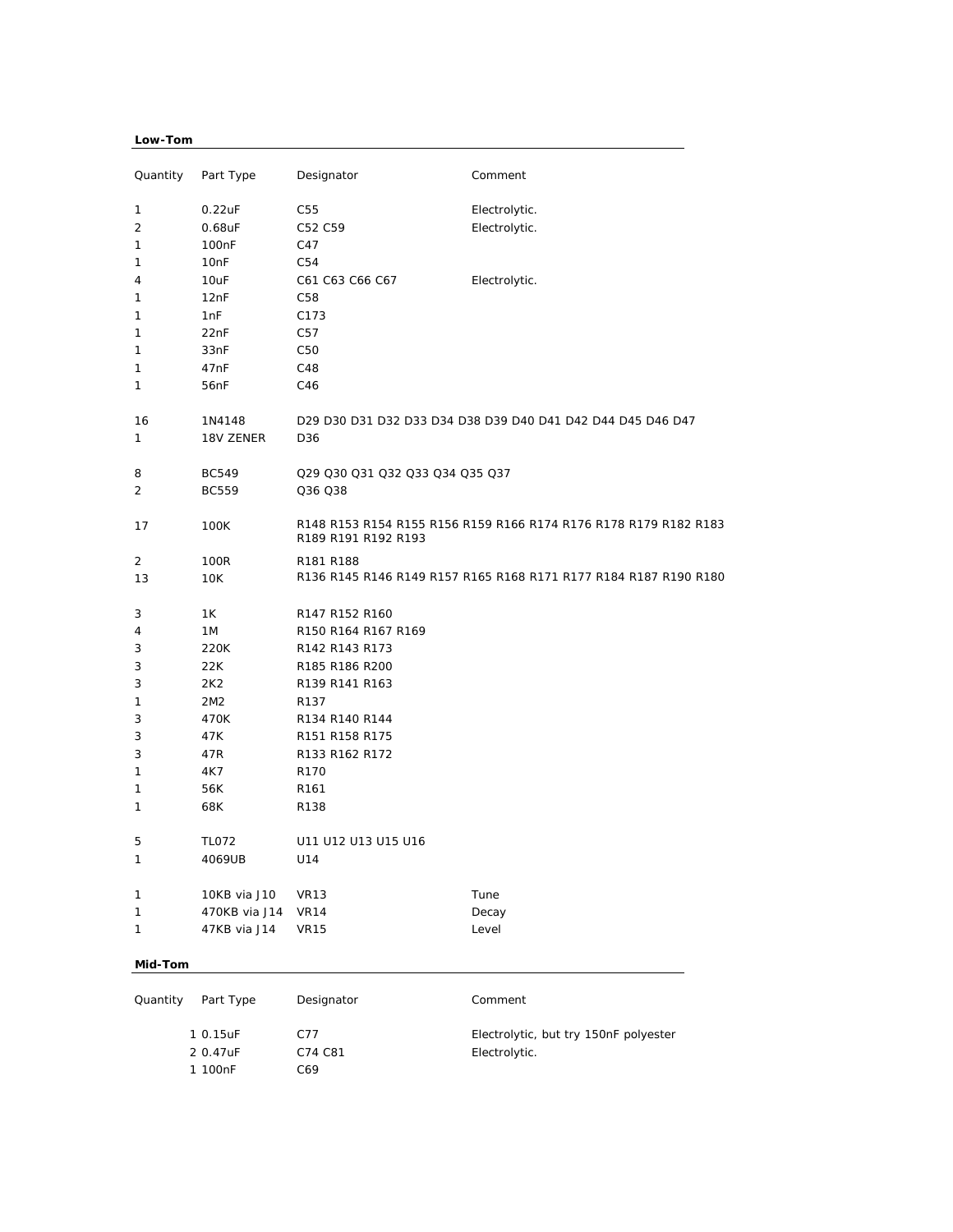| 1 10nF             | C80                             |                                                                  |
|--------------------|---------------------------------|------------------------------------------------------------------|
| 4 10uF             | C83 C85 C86 C88                 | Electrolytic                                                     |
| 1 18nF             | C79                             |                                                                  |
| 1.1nF              | C87                             |                                                                  |
| 1 27 <sub>nF</sub> | C72                             |                                                                  |
| 1 47nF             | C70                             |                                                                  |
| 1 56nF             | C68                             |                                                                  |
| 1 6n8F             | C75                             |                                                                  |
| 16 1N4148          |                                 | D103 D48 D49 D50 D51 D56 D59 D60 D61 D62 D63 D64 D66 D68 D69 D70 |
| 1 18V ZENER        | D <sub>58</sub>                 |                                                                  |
| 8 BC549            | Q39 Q40 Q41 Q42 Q43 Q45 Q46 Q48 |                                                                  |
| 2 BC559            | Q47 Q50                         |                                                                  |
| 17 100K            | R259 R269 R270 R271             | R212 R218 R219 R221 R222 R223 R235 R248 R250 R252 R253 R254 R258 |
| 2 100R             | R257 R264                       |                                                                  |
| 13 10K             |                                 | R198 R209 R210 R213 R225 R236 R238 R245 R251 R256 R260 R263 R265 |
| 3 1 K              | R211 R217 R232                  |                                                                  |
| 4 1M               | R214 R234 R239 R243             |                                                                  |
| 3 220K             | R206 R207 R247                  |                                                                  |
| 3 22K              | R261 R262 R272                  |                                                                  |
| 3 2K2              | R201 R205 R231                  |                                                                  |
| 1 2M2              | R <sub>203</sub>                |                                                                  |
| 3 470K             | R199 R202 R208                  |                                                                  |
| 3 47K              | R216 R226 R249                  |                                                                  |
| 3 47R              | R197 R230 R242                  |                                                                  |
| 1 4K7              | R <sub>241</sub>                |                                                                  |
| 1 56K              | R229                            |                                                                  |
| 1 68K              | R <sub>204</sub>                |                                                                  |
| 6 TL072            | U18 U19 U20 U22 U23             |                                                                  |
| 2 4069UB           | U21                             |                                                                  |
| 1 10KB via J15     | <b>VR16</b>                     | Tune                                                             |
| 1 470KB via J16    | <b>VR17</b>                     | Decay                                                            |
| 1 47KB via J16     | <b>VR18</b>                     | Level                                                            |

## **Hi-Tom**

| Quantity       | Part Type          | Designator                       | Comment       |
|----------------|--------------------|----------------------------------|---------------|
| 2<br>1         | 47nF<br>0.15uF     | C89 C99<br>C95                   | Electrolytic. |
| $\overline{2}$ | 0.47uF             | C <sub>100</sub> C <sub>92</sub> | Electrolytic. |
| $\overline{4}$ | 10uF               | C93 C101 C103 C104               | Electrolytic. |
| 1              | 100 <sub>n</sub> F | C90                              |               |
| 1              | 15nF               | C96                              |               |
| 1              | 22nF               | C91                              |               |
| 1              | 1nF                | C <sub>106</sub>                 |               |
| 1              | 5n6F               | C94                              |               |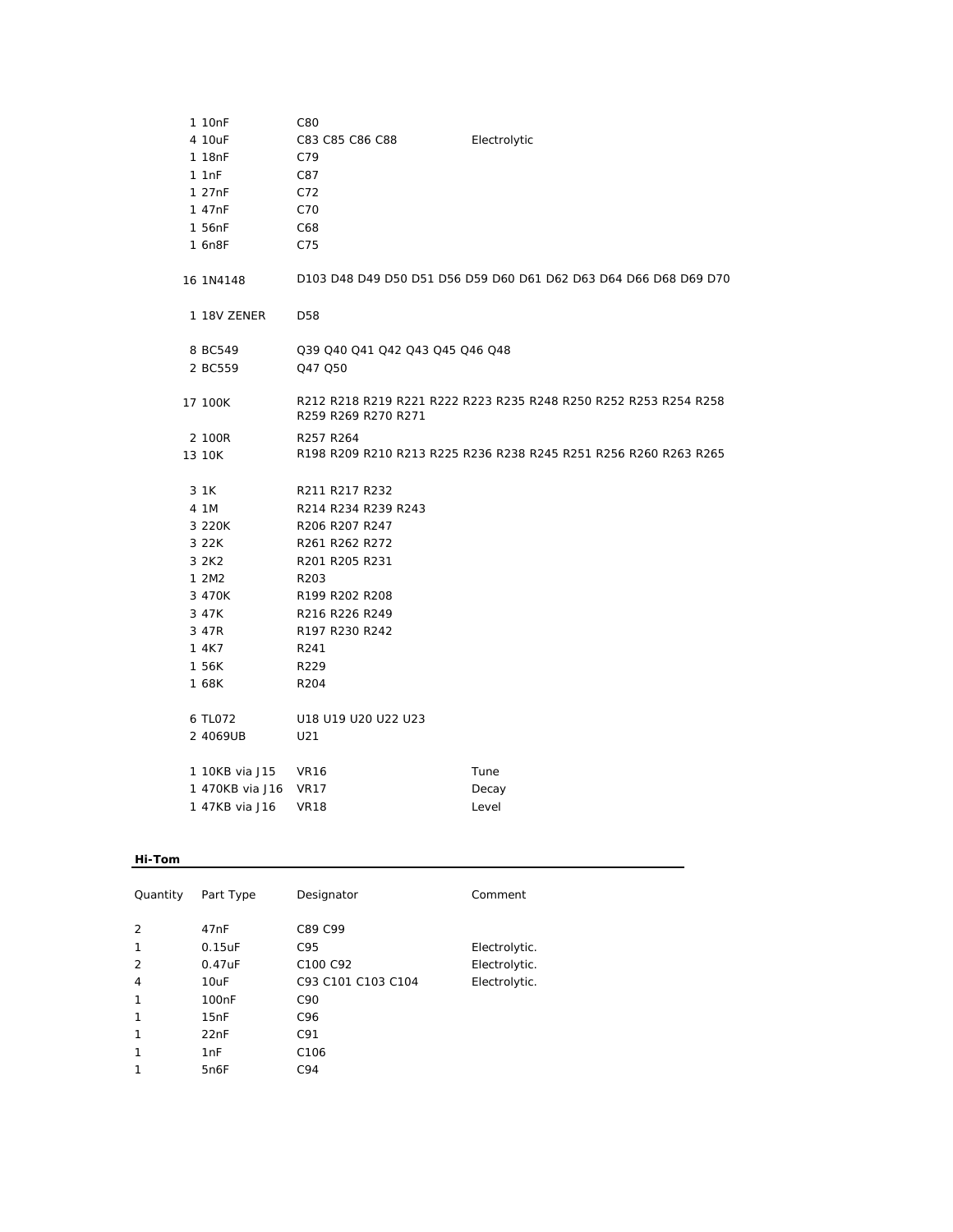| $\mathbf{1}$ | 8n2F            | C97                                   |                                                                  |
|--------------|-----------------|---------------------------------------|------------------------------------------------------------------|
| 18           | 1N4148          |                                       | D71 D72 D73 D74 D77 D79 D80 D81 D82 D83 D84 D85 D86 D87 D88 D89  |
| 1            | 18V ZENER       | D78                                   |                                                                  |
| 8            | <b>BC549</b>    | Q51 Q52 Q53 Q54 Q55 Q56 Q57 Q59       |                                                                  |
| 2            | <b>BC559</b>    | Q58 Q60                               |                                                                  |
| 17           | 100K            | R324 R332 R333 R336                   | R286 R288 R290 R293 R294 R295 R302 R311 R312 R314 R317 R318 R323 |
| 2            | 100R            | R322 R329                             |                                                                  |
| 13           | 10K             |                                       | R274 R283 R284 R287 R296 R303 R305 R313 R316 R325 R328 R330 R334 |
|              |                 |                                       |                                                                  |
| 3            | 1K<br>1M        | R285 R292 R298<br>R276 R301 R306 R310 |                                                                  |
| 4<br>3       | 220K            | R280 R281 R331                        |                                                                  |
| 3            | 22K             | R319 R326 R327                        |                                                                  |
| 3            | 2K <sub>2</sub> | R279 R300 R308                        |                                                                  |
| 1            | 2M <sub>2</sub> | R275                                  |                                                                  |
| 3            | 470K            | R277 R282 R304                        |                                                                  |
| 3            | 47K             | R291 R297 R315                        |                                                                  |
| 3            | 47R             | R273 R309 R335                        |                                                                  |
| 1            | 4K7             | R321                                  |                                                                  |
| 1            | 56K             | R299                                  |                                                                  |
| 1            | 68K             | R278                                  |                                                                  |
| 5            | <b>TL072</b>    | U24 U25 U28 U29 U30                   |                                                                  |
| 1            | 4069UB          | U26                                   |                                                                  |
|              |                 |                                       |                                                                  |
| 1            | 10KB via J22    | <b>VR19</b>                           | Tune                                                             |
| 1            | 470KB via J24   | <b>VR20</b>                           | Decay                                                            |
| 1            | 47KB via J24    | <b>VR21</b>                           | Level                                                            |

# **Rimshot**

| Used           | Part Type        | Designator          | Comment |
|----------------|------------------|---------------------|---------|
| 1              | 1nF              | C <sub>107</sub>    |         |
| 4              | 10 <sub>nF</sub> | C111 C112 C114 C115 |         |
| 1              | 18nF             | C110                |         |
| 1              | 220pF            | C123                |         |
| $\overline{2}$ | 27nF             | C117 C118           |         |
| 1              | 47 <sub>nF</sub> | C113                |         |
| $\overline{2}$ | 4n7F             | C108 C109           |         |
|                |                  |                     |         |
| 4              | 1N4148           | D90 D91 D92 D93     |         |
|                |                  |                     |         |
| 2              | <b>BC549</b>     | Q61 Q63             |         |
| 1              | <b>BC559</b>     | Q62                 |         |
|                |                  |                     |         |
| 2              | 10K              | R341 R353           |         |
| 3              | 12K              | R345 R346 R347      |         |
| $\overline{2}$ | 1M               | R340 R368           |         |
| 1              | 220K             | R344                |         |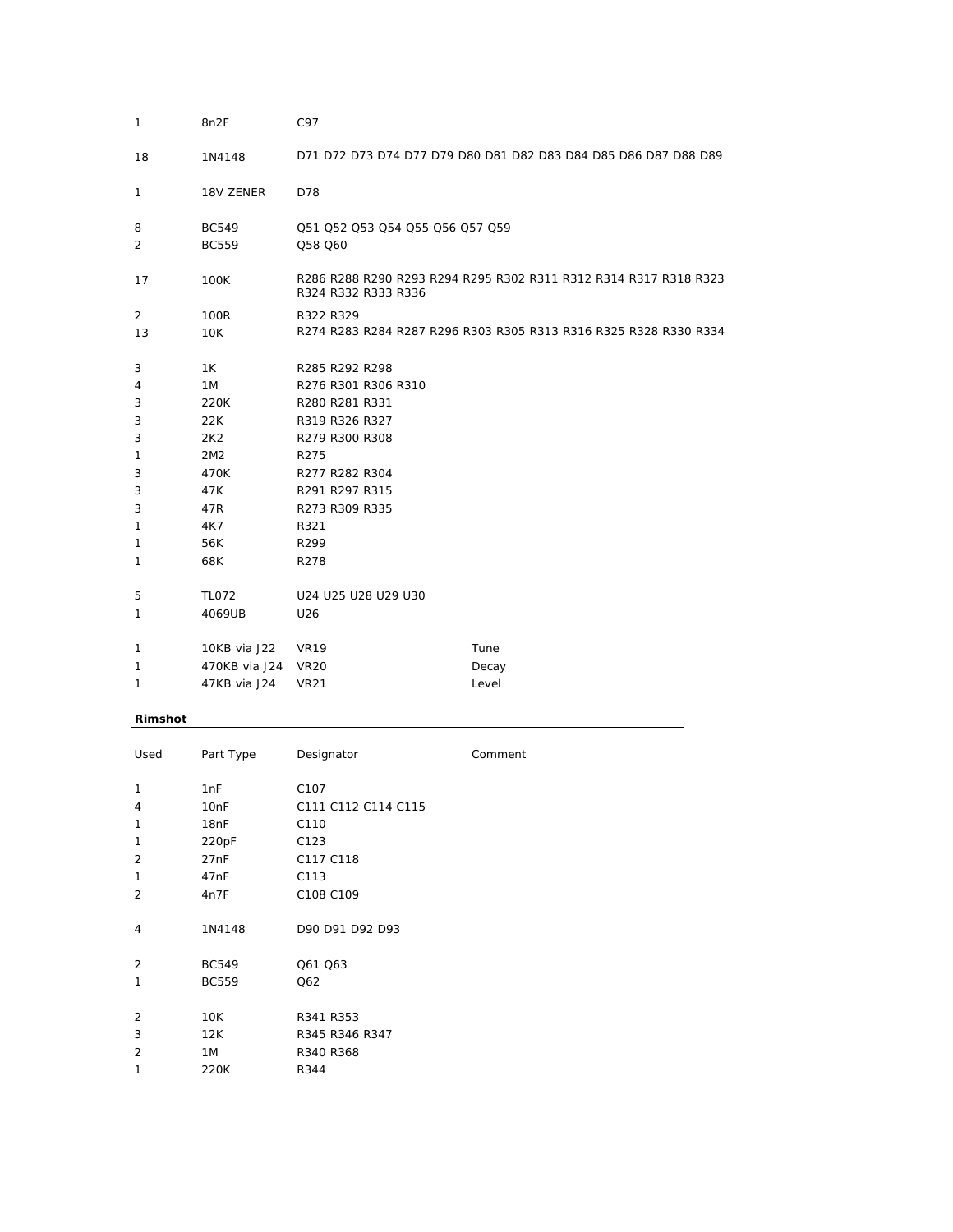| 4              | 22K                | R337 R343 R352 R355 |
|----------------|--------------------|---------------------|
| 3              | 2K <sub>2</sub>    | R338 R349 R351      |
| 1              | 2K7                | R364                |
| 1              | 330K               | R369                |
| 1              | 3K3                | R348                |
| $\overline{2}$ | 470K               | R350 R365           |
| 1              | 47K                | R342                |
| 3              | 4K7                | R339 R354 R371      |
| 1              | 680R               | R367                |
|                |                    |                     |
| 3              | TL072              | U33 U34 U35         |
| 1              | 100KB via J28 VR22 |                     |

## **Handclap**

| Quantity       | Part Type         | Designator               | Comment                    |
|----------------|-------------------|--------------------------|----------------------------|
| 3              | 0.47uF            | C121 C131 C135           | Electrolytic.              |
| $\overline{2}$ | 100 <sub>nF</sub> | C124 C134                |                            |
| 2              | 1nF               | C116 C125 C130           |                            |
| $\overline{2}$ | 10uF              | C128 C132                | Electrolytic.              |
| 1              | 220pF             | C127                     |                            |
| 1              | 22nF              | C126                     |                            |
| 1              | 27nF              | C122                     |                            |
| 2              | 4n7F              | C119 C120                |                            |
| 4              | 1N4148            | D94 D95 D96 D97          |                            |
| 3              | <b>BC549</b>      | Q64 Q67 Q69              |                            |
| 3              | <b>BC559</b>      | Q65 Q66 Q68              |                            |
| 1              | 100K              | R375                     |                            |
| 5              | 10K               | R370 R387 R396 R400 R401 |                            |
| 1              | 150K              | R386                     |                            |
| 2              | 15K               | R372 R379                |                            |
| 3              | 1K                | R377 R389 R390           |                            |
| 2              | 1M                | R376 R384                |                            |
| 4              | 22K               | R383 R397 R398 R399      |                            |
| 1              | 2K <sub>2</sub>   | R357                     |                            |
| 1              | 2K7               | R393                     |                            |
| 1              | 330R              | R380                     |                            |
| 1              | 39K               | R388                     |                            |
| 1              | 3K3               | R391                     |                            |
| $\overline{c}$ | 470K              | R374 R394                |                            |
| 3              | 47K               | R356 R366 R395           |                            |
| 1              | 47R               | R402                     |                            |
| 4              | 4K7               | R378 R392 R403 R405      |                            |
| 1              | 5K6               | R373                     |                            |
| $\overline{c}$ | 68K               | R382 R381                |                            |
| $\overline{2}$ | 82K               | R385 R404                |                            |
| 2              | <b>TL072</b>      | U36 U40                  |                            |
| 1              | CA3080            | U38                      | Transconductance amplifier |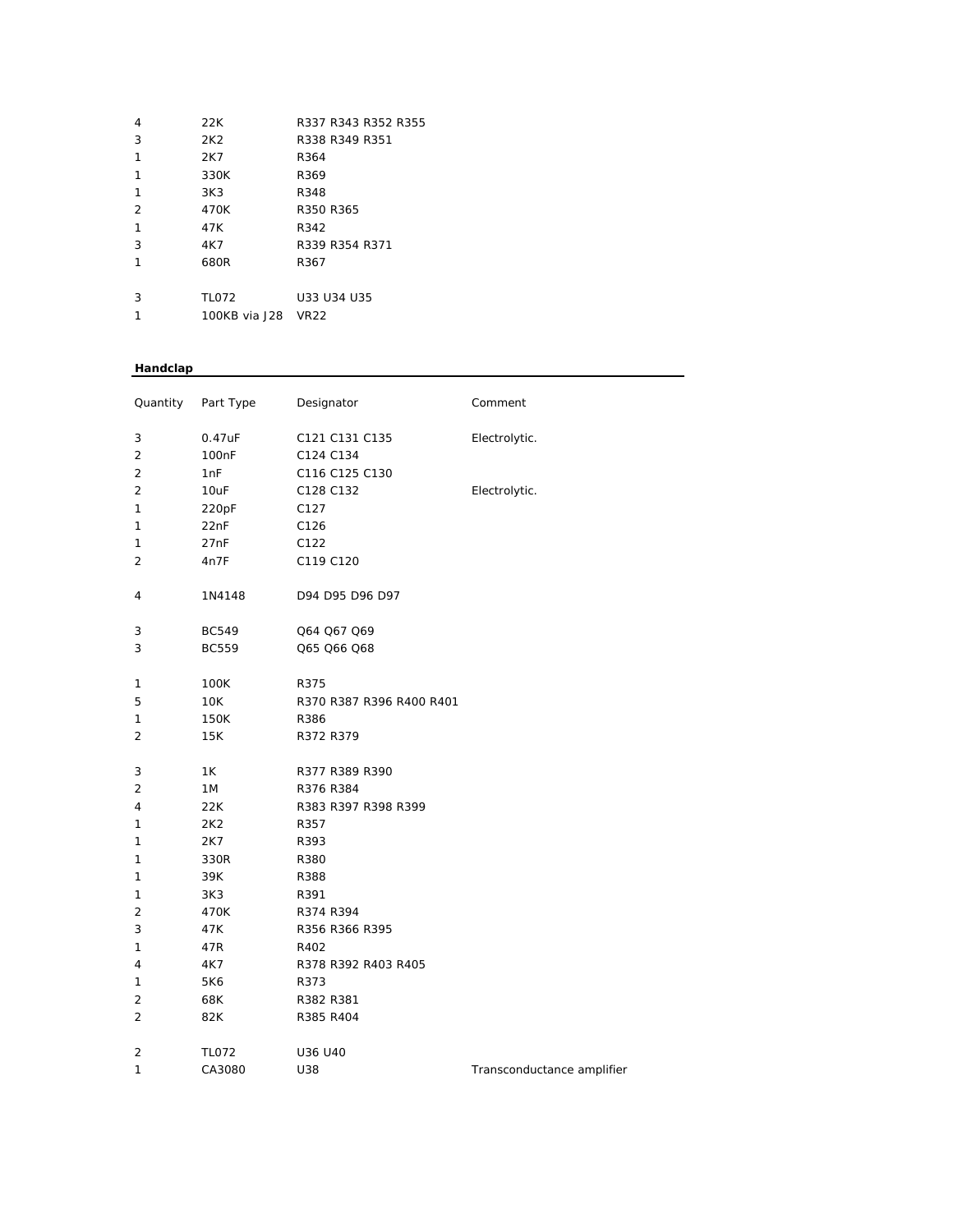| 1       | LM2901       | U39                                          | Quad comparator IC. Also use LM339, etc.                  |
|---------|--------------|----------------------------------------------|-----------------------------------------------------------|
| 1       | 50KB via J28 |                                              |                                                           |
| 1       | 10KB         | <b>VR23</b><br>VR1                           | Bourns horizontal mount PCB trimmer                       |
|         |              |                                              |                                                           |
| Hi hats |              |                                              |                                                           |
| Used    | Part Type    | Designator                                   | Comment                                                   |
| 1       | $0.01$ uF    | C <sub>152</sub>                             | Polyester - ignore footprint for electrolytic.            |
| 1       | 100pF        | C150                                         |                                                           |
| 1       | 10uF         | C143, C146                                   | Electrolytic.                                             |
| 1       | 1n2F         | C141                                         |                                                           |
| 2       | 1nF          | C140 C142                                    |                                                           |
| 1       | 1uF          | C <sub>163</sub>                             | Electrolytic.                                             |
| 1       | 2n7F         | C139                                         |                                                           |
| 1       | 390pF        | C138                                         | Polyester or ceramic disk                                 |
| 1       | 470pF        | C <sub>164</sub>                             | Polystyrene                                               |
|         |              |                                              |                                                           |
| 4       | 1N4148       | D101 D102 D98 D99                            | Observe necessary PCB modification before<br>fitting D99. |
| 5       | <b>BC549</b> | Q70 Q71 Q72 Q74 Q91                          |                                                           |
| 3       | <b>BC559</b> | Q73 Q80 Q90                                  |                                                           |
|         |              |                                              |                                                           |
| 2       | 100K         | R425 R466                                    |                                                           |
| 1       | 100R         | R434                                         |                                                           |
| 9       | 10K          | R415 R417 R422 R436 R463 R467 R473 R475 R476 |                                                           |
|         |              |                                              |                                                           |
| 1       | 10K 1%       | R525                                         |                                                           |
| 1       | 150R         | R411                                         |                                                           |
| 1       | 160K 1%      | R528                                         |                                                           |
| 1       | 20K 1%       | R526                                         |                                                           |
| 1       | 220K         | R423                                         |                                                           |
| 4       | 22K          | R435 R454 R468 R481                          |                                                           |
| 1       | 22R          | R410                                         |                                                           |
| 2       | 2K2          | R421 R464                                    |                                                           |
| 1       | 33K          | R469                                         |                                                           |
| 1       | 40K2 1%      | R527                                         |                                                           |
| 1       | 47K          | R420                                         |                                                           |
| 1       | 4K7          | R406                                         |                                                           |
| 1       | 5K1 1%       | R524                                         |                                                           |
| 4       | 5K6          | R414 R416 R418 R419                          |                                                           |
| 1       | 6K8          | R470                                         |                                                           |
| 1       | 80K6 1%      | R529                                         |                                                           |
| 2       | <b>TL072</b> | U42 U52                                      |                                                           |
| 1       | 40174        | U44                                          |                                                           |
| 1       | 4040         | U48                                          |                                                           |
| 1       | 27C256       | U49                                          | EPROM / PROM containing hi-hat data                       |
| 1       | 4520         | U54                                          |                                                           |
| 1       | 4011UB       | U61                                          | Use unbuffered $(4011 \mathbf{U} )$ device only.          |
| 1       | 4013         | U64                                          |                                                           |
|         |              |                                              |                                                           |
| 1       | 47KB         | VR24 via J33                                 | <b>Hihat Level</b>                                        |
| 1       | 100KB        | VR25 via J33                                 | Open-hat Decay                                            |
|         |              |                                              |                                                           |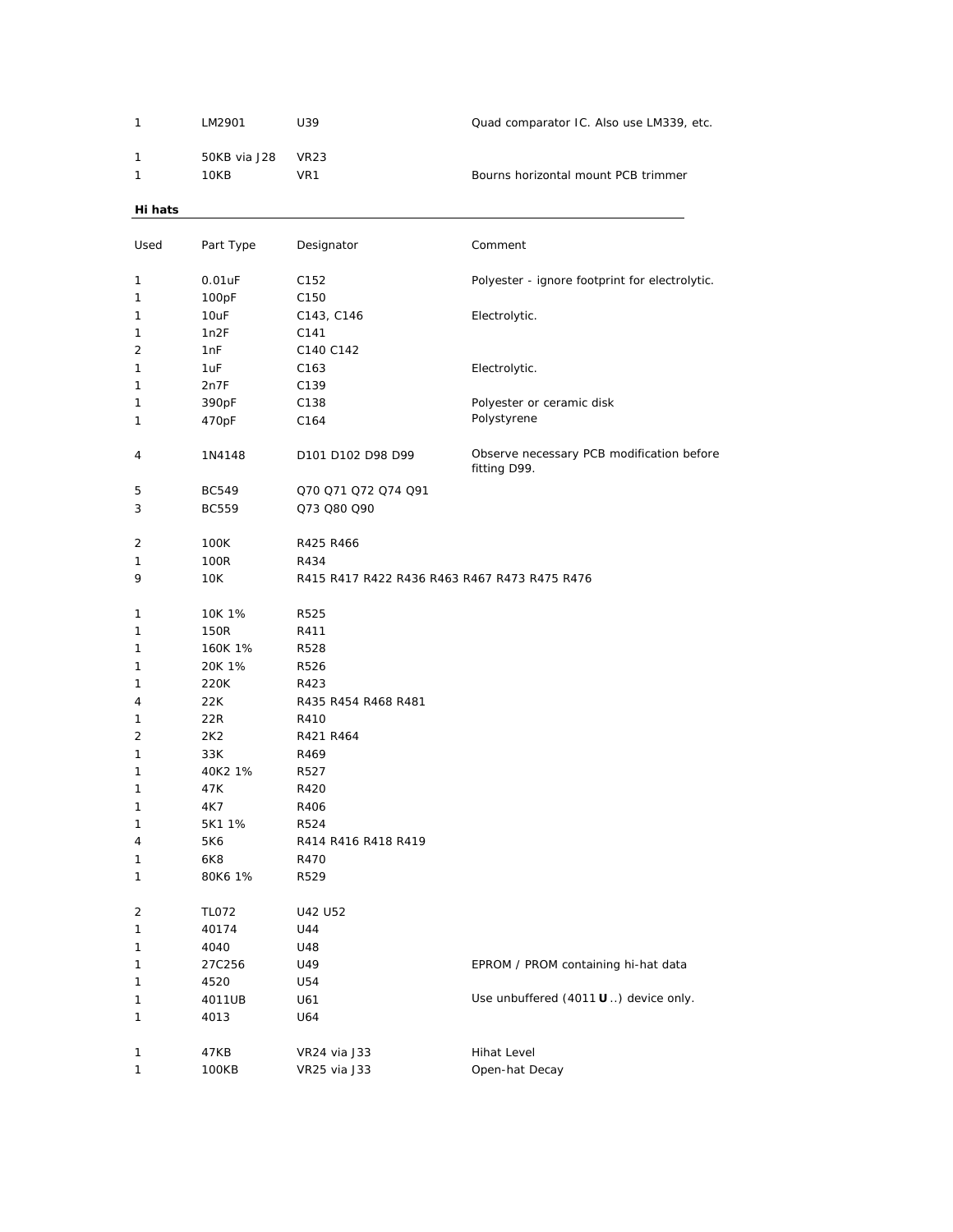| 1        | 1MA          | VR26 via J33                            | Closed-hat Decay                         |
|----------|--------------|-----------------------------------------|------------------------------------------|
| 1        | 10KB         | VR31 via J34                            | <b>Hihat Tune</b>                        |
| Cymbals  |              |                                         |                                          |
|          |              |                                         |                                          |
| Quantity | Part Type    | Designator                              | Comment                                  |
| 2        | 100pF        | C170 C171                               |                                          |
| 4        | 10uF         | C149 C155 C156 C160 C165 C172 C173      | Electrolytic                             |
| 2        | 1n2F         | C136 C137                               |                                          |
| 4        | 1nF          | C144 C145 C154 C157                     |                                          |
| 2        | 2n7F         | C <sub>151</sub> C <sub>153</sub>       |                                          |
| 1        | 390pF        | C158 C159                               | Polyester or ceramic disk.               |
| 2        | 470pF        | C168 C169                               | Polystyrene                              |
| 6        | <b>BC549</b> | Q75 Q76 Q81 Q83 Q84 Q85                 |                                          |
| 4        | <b>BC559</b> | Q77 Q78 Q79 Q82                         |                                          |
| 2        | 100K         | R480 R482                               |                                          |
| 2        | 100R         | R428 R441                               |                                          |
| 6        | 10K          | R426 R427 R442 R443 R477 R479           |                                          |
| 4        | 10K 1%       | R501 R506 R513 R519                     |                                          |
| 4        | 160K 1%      | R502 R510 R515 R523                     |                                          |
| 4        | 20K 1%       | R503 R508 R514 R521                     |                                          |
| 2        | 220R         | R431 R444                               |                                          |
| 2        | 22K          | R452 R453                               |                                          |
| 2        | 22R          | R432 R449                               |                                          |
| 1        | 270K         | R448                                    |                                          |
| 4        | 2K2          | R439 R440 R445 R460                     |                                          |
| 4        | 40K2 1%      | R504 R509 R516 R520                     |                                          |
| 1        | 470K         | R430                                    |                                          |
| 2        | 47K          | R424 R429                               |                                          |
| 2        | 4K7          | R407 R433                               |                                          |
| 4        | 5K1 1%       | R500 R507 R512 R518                     |                                          |
| 8        | 5K6          | R408 R409 R412 R413 R437 R438 R446 R447 |                                          |
| 2        | 6K8          | R478 R483                               |                                          |
| 4        | 80K6 1%      | R505 R511 R517 R522                     |                                          |
| 3        | <b>TL072</b> | U45 U47 U50 (U52)                       | U52 is already listed in hi-hats section |
| 2        | 40174        | U51 U53                                 |                                          |
| 1        | 27C256       | U55                                     | Ride EPROM / PROM                        |
| 1        | 27C256       | U56                                     | Crash EPROM / PROM                       |
| 2        | 4040         | U58 U60                                 |                                          |
| 1        | 4520         | U59                                     |                                          |
| 3        | 4011UB       | U63 U66                                 | Use unbuffered (4011 U) device only.     |
| 2        | 4013         | U62 U65                                 |                                          |
| 1        | 10KB via J35 | VR28                                    | Crash Cymbal Tune                        |
| 1        | 47KB via J35 | <b>VR27</b>                             | Crash Cymbal Level                       |
| 1        | 10KB via J37 | VR <sub>30</sub>                        | Ride Cymbal Tune                         |
| 1        | 47KB via J37 | <b>VR29</b>                             | Ride Cymbal Level                        |
|          |              |                                         |                                          |

**MIDI interface**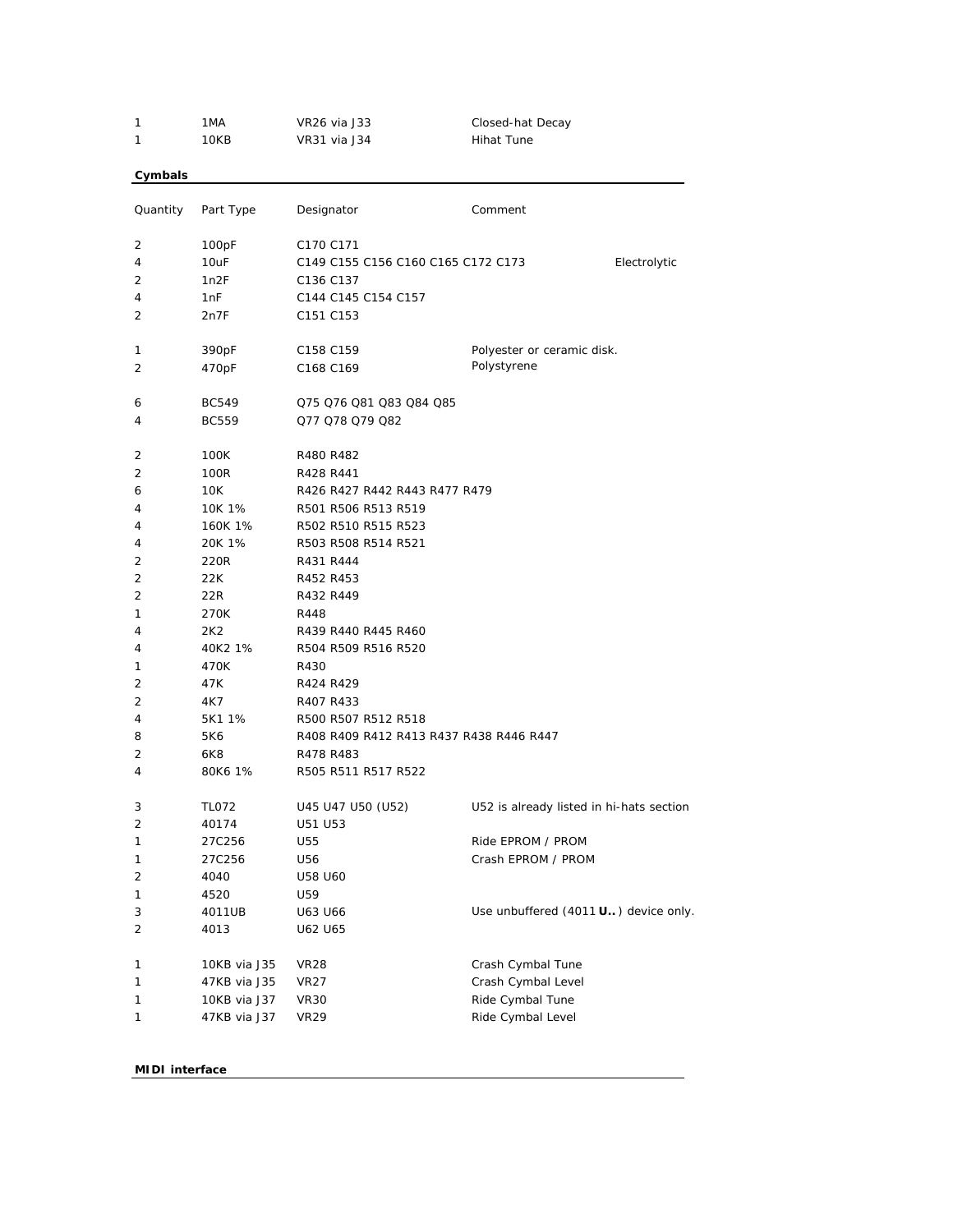| Quantity       | Part Type         | Designator       | Comment                                                             |
|----------------|-------------------|------------------|---------------------------------------------------------------------|
| 3              | 1nF               | C102 C105 C98    | Sample / Hold capacitors for cymbal and hi-hats                     |
| 2              | 10uF              | C162, C166       | Electrolytic.                                                       |
| 2              | 100 <sub>nF</sub> | C167, C161       | Ceramic disk, etc                                                   |
| 2              | 33pF              | C147, C148       | Note small pitch on PCB for C147, C148.                             |
| 1              | 1N4148            | D <sub>100</sub> |                                                                     |
| 1              | MIDI LED          | LED1             | MIDI activity LED. Connected via J20                                |
| 1              | Power LED         | LED <sub>2</sub> | Power LED. Connected via J20                                        |
| 3              | <b>BC559</b>      | Q86 Q87 Q88      |                                                                     |
| 1              | <b>BC549</b>      | Q89              |                                                                     |
| 1              | 4K7               | R289             |                                                                     |
| 1              | 100K              | R462             |                                                                     |
| 1              | 10K 1%            | R360             | The 1% resistors here form velocity DAC                             |
| 1              | 160K 1%           | R359             |                                                                     |
| 2              | 1K                | R451 R457        |                                                                     |
| 1              | 20K 1%            | R362             |                                                                     |
| 3              | 220R              | R471 R472 R474   |                                                                     |
| 2              | 22K               | R455 R458        |                                                                     |
| 2              | 330R              | R307 R320        |                                                                     |
| 1              | 3K9               | R459             |                                                                     |
| 1              | 40K2 1%           | R363             |                                                                     |
| 3              | 47K               | R450 R456 R465   |                                                                     |
| 1              | 5K1 1%            | R358             |                                                                     |
| 1              | 680R              | R461             |                                                                     |
| 1              | 80K6 1%           | R361             |                                                                     |
| 1              | Pushswitch        | SW1              | Pushbutton connected via J19. MIDI channel<br>select, sustain mode. |
| $\overline{2}$ | 4051              | U27 U32          | Try 74x4051 - for lower on resistance                               |
| 1              | <b>TL074</b>      | U31              |                                                                     |
| 3              | 40174             | U37 U43 U41      | Hex latches; older devices are marked 4174                          |
| 1              | <b>PIC16F84</b>   | U46              | Firmware - preprogrammed PIC                                        |
| 1              | 6N136             | U57              | Optoisolator. Also SFH6136, etc.                                    |
| 1              | 4MHz crystal      | XTAL1            |                                                                     |

#### **Noise circuit**

| Quantity       | Part Type          | Designator      | Comment      |
|----------------|--------------------|-----------------|--------------|
| $\mathbf{1}$   | 10uF               | C82             | Electrolytic |
| $\mathbf{1}$   | 100 <sub>n</sub> F | C71             | Ceramic disk |
| $\mathbf{1}$   | 100pF              | C84             |              |
| $\mathbf{1}$   | 47nF               | C73             |              |
| $\overline{4}$ | 4n7F               | C62 C64 C65 C78 |              |
| $\mathbf{1}$   | 4u7F               | C76             | Electrolytic |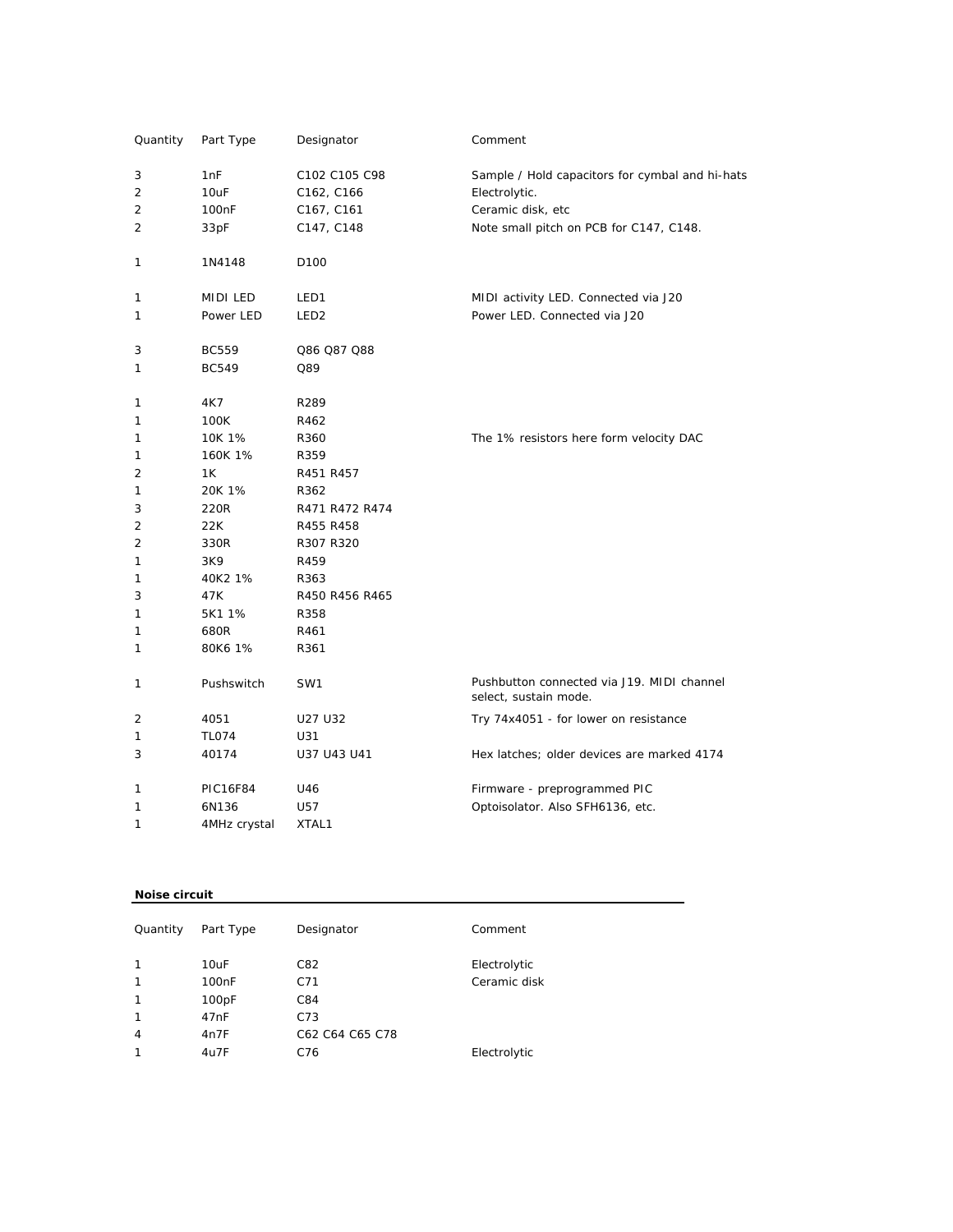| 8              | D53 D54 D55 D57 D65 D67 D75 D76<br>1N4148 |                                |
|----------------|-------------------------------------------|--------------------------------|
|                |                                           | D75 & D76 are located on PC002 |
| $\overline{2}$ | <b>BC549</b>                              | Q44 Q49                        |
| 4              | 100K                                      | R215 R237 R244 R246            |
| 5              | 10K                                       | R194 R228 R233 R255 R267       |
| 1              | 1K                                        | R227                           |
| 1              | 220K                                      | R <sub>196</sub>               |
| 3              | 22K                                       | R195 R224 R266                 |
| 1              | 33K                                       | R268                           |
| 1              | 47K                                       | R <sub>220</sub>               |
| 1              | 47R                                       | R240                           |
|                |                                           |                                |
| 1              | <b>TL072</b>                              | U17                            |
| $\overline{2}$ | 4006                                      | U68 U69                        |
| 1              | 4070                                      | U67                            |
|                |                                           |                                |

# **Amplifier**

| Quantity | Part Type      | Designator        | Comment                                 |
|----------|----------------|-------------------|-----------------------------------------|
|          | 3 10uF         | C23 C6 C7 C20 C25 | Electrolytic.                           |
|          | 2 1uF          | C4 C5             | Electrolytic.                           |
|          | 1 47uF/35V     | C16               | Electrolytic. Use 35V minimum.          |
|          | 3 1N4148       | D4 D6 D7          |                                         |
|          | 2 2 SC 2 8 7 8 | Q1 Q3             | 2SC2878 have high reverse current gain. |
|          | 1 BC559        | Q <sub>6</sub>    |                                         |
|          | 1 10K          | R31               |                                         |
|          | 2 1 K          | R30 R32           |                                         |
|          | 2 2 2 K        | R14 R15           |                                         |
|          | 1 470K         | R41               |                                         |
|          | 1 4K7          | <b>R54</b>        |                                         |
|          | 1 TL072        | U1                |                                         |
|          | 1 47KB via J5  | <b>VR32</b>       | VR32 is a dual-gang potentiometer       |

## **Power Supply**

| Quantity       | Part Type                       | Designator                                      | Comment                                        |
|----------------|---------------------------------|-------------------------------------------------|------------------------------------------------|
| 2              | 2200uF                          | C37, C19                                        | Electrolytics, 35V minimum.                    |
| 3              | 100 <sub>n</sub> F              | C53, C56, C60                                   | PCB footprint shows electrolytic- ignore this! |
|                |                                 |                                                 | Use 100nF ceramics.                            |
| 3              | 1N4001                          | D <sub>28</sub> D <sub>35</sub> D <sub>43</sub> |                                                |
| $\mathbf{1}$   | Bridge rect                     | BR <sub>1</sub>                                 | Bridge rectifier, 5.1mm pitch                  |
| $\mathbf{1}$   | REG1                            | 7915                                            | 15V negative linear regulator                  |
| -1             | REG2                            | 7805                                            | 5V positive linear regulator                   |
| 1              | REG3                            | 7815                                            | 15V positive linear regulator                  |
| $\overline{2}$ | <b>FUSE</b>                     | CP1, CP2                                        | FUSE, PCB lead mounted. 315mA, slow blow.      |
| 1              | 15V - 0 - 15V mains transformer |                                                 | Or whatever power source you decide upon       |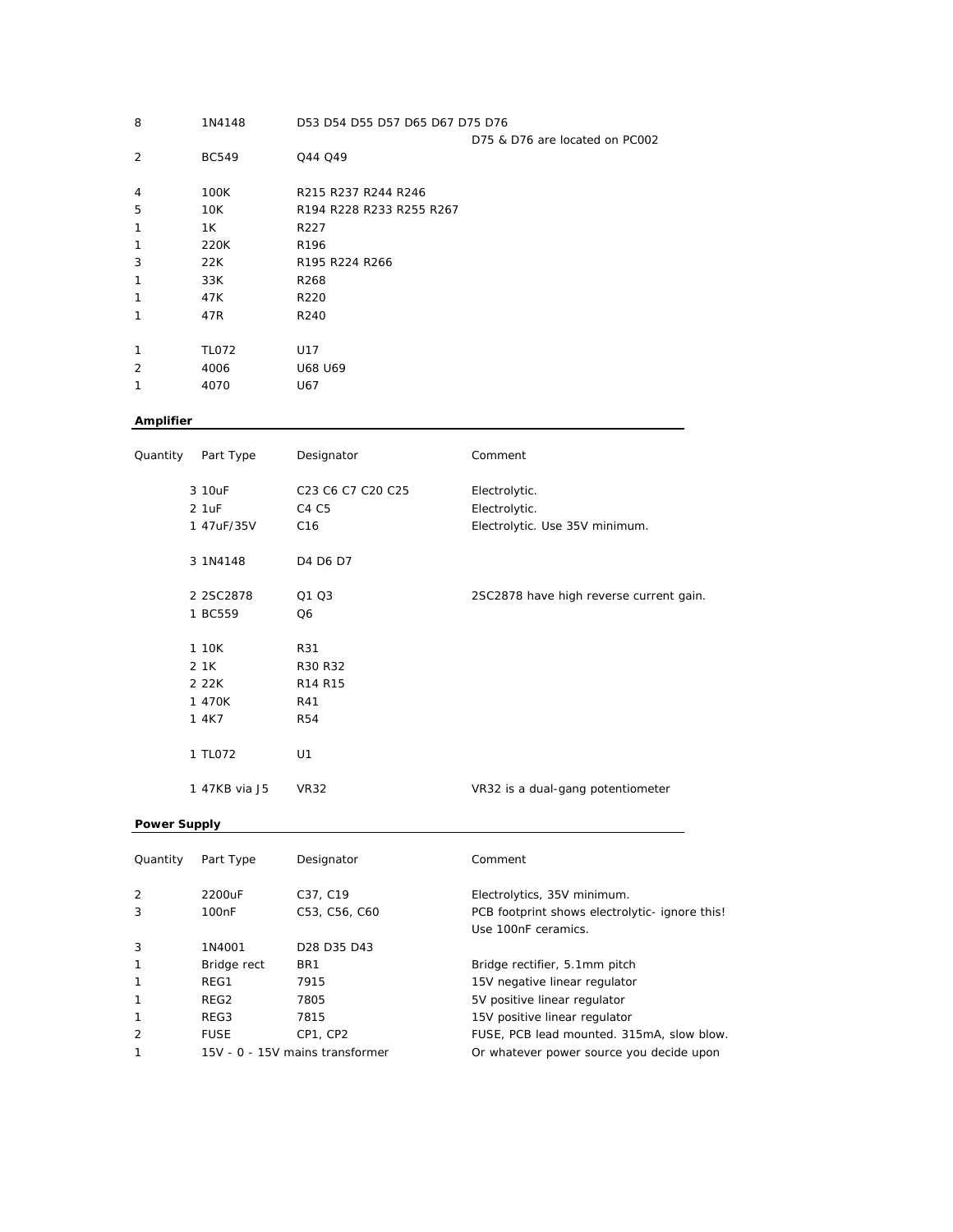| <b>Additional decoupling</b> |                        |                                                                       |                                                                                                                                                              |  |
|------------------------------|------------------------|-----------------------------------------------------------------------|--------------------------------------------------------------------------------------------------------------------------------------------------------------|--|
| Quantity                     | Part Type              | Designator                                                            | Comment                                                                                                                                                      |  |
| 2                            | 10uF                   | C129, C133                                                            | Electrolytic. Located on PC002                                                                                                                               |  |
|                              |                        | Output Sockets and associated circuitry                               |                                                                                                                                                              |  |
|                              |                        |                                                                       |                                                                                                                                                              |  |
| Quantity                     | Part Type              | Designator                                                            | Comment                                                                                                                                                      |  |
| 10                           | 1Κ                     |                                                                       |                                                                                                                                                              |  |
| 2                            | 2K2                    |                                                                       |                                                                                                                                                              |  |
| 4                            | 8K2                    |                                                                       | No components in this section are mounted                                                                                                                    |  |
| 3                            | 10K                    |                                                                       | to the PCB. Are mounted directly to sockets.                                                                                                                 |  |
| 11                           | 12K                    |                                                                       |                                                                                                                                                              |  |
| 4                            | 15K                    |                                                                       |                                                                                                                                                              |  |
| 12                           | 10 <sub>nF</sub>       |                                                                       | Long-leaded capacitors to allow mounting<br>directly to jack socket terminals                                                                                |  |
| 12                           | 1/4" jack socket, mono |                                                                       |                                                                                                                                                              |  |
|                              |                        | IC sockets, headers & terminal housings, heatsinks, and miscellaneous |                                                                                                                                                              |  |
| 36                           | 8-pin DIP IC socket    |                                                                       | Turned-pin type IC sockets                                                                                                                                   |  |
| 16                           | 14-pin DIP IC socket   |                                                                       | are highly recommended.                                                                                                                                      |  |
| 13                           | 16-pin DIP IC socket   |                                                                       |                                                                                                                                                              |  |
| 3                            | 28-pin DIP IC socket   |                                                                       |                                                                                                                                                              |  |
| 1                            | 18-pin DIP IC socket   |                                                                       |                                                                                                                                                              |  |
| 5                            |                        | 2-pin straight pin header 0.1" pitch                                  |                                                                                                                                                              |  |
| 5                            |                        | 3-pin straight pin header 0.1" pitch                                  |                                                                                                                                                              |  |
| 19                           |                        | 4-pin straight pin header 0.1" pitch                                  |                                                                                                                                                              |  |
| 5                            |                        | 6-pin straight pin header 0.1" pitch                                  |                                                                                                                                                              |  |
| 5                            |                        | 2-pin crimp terminal housing 0.1" pitch                               |                                                                                                                                                              |  |
| 5                            |                        | 3-pin crimp terminal housing 0.1" pitch                               |                                                                                                                                                              |  |
| 19                           |                        | 4-pin crimp terminal housing 0.1" pitch                               |                                                                                                                                                              |  |
| 5                            |                        | 6-pin crimp terminal housing 0.1" pitch                               |                                                                                                                                                              |  |
| 1                            |                        | Pack of crimp terminals for above                                     |                                                                                                                                                              |  |
| 4                            |                        | 4-pin 0.156" Molex-type straight header                               | Order 3 each only of Molex parts                                                                                                                             |  |
| 4                            |                        | 4-pin 0.156" Molex-type crimp terminal housing                        | if PWR OUT is not required                                                                                                                                   |  |
| 1                            |                        | Pack of crimp terminals for above                                     |                                                                                                                                                              |  |
| 1                            | Heatshrink tubing      |                                                                       | Narrow tubing is useful for when wiring<br>to potentiometer terminals. Wide tubing<br>to insulate PSU wiring if necessary, e.g.<br>terminals on transformer. |  |
| 3                            | TO220 heatsinks        |                                                                       | For 7805, 7815 and 7915 regulators. Ensure<br>dimensions of heatsink will fit within the<br>available space on PCB.                                          |  |
| 3                            |                        | 5-pin DIN sockets, panel mount                                        | For MIDI in, MIDI thru and Sync out                                                                                                                          |  |
| 1                            |                        | Power socket, panel mount                                             | This might be a mains power connector,                                                                                                                       |  |
|                              |                        |                                                                       | depending on configuration. Suggest using<br>type with integral primary fuse / switch.                                                                       |  |